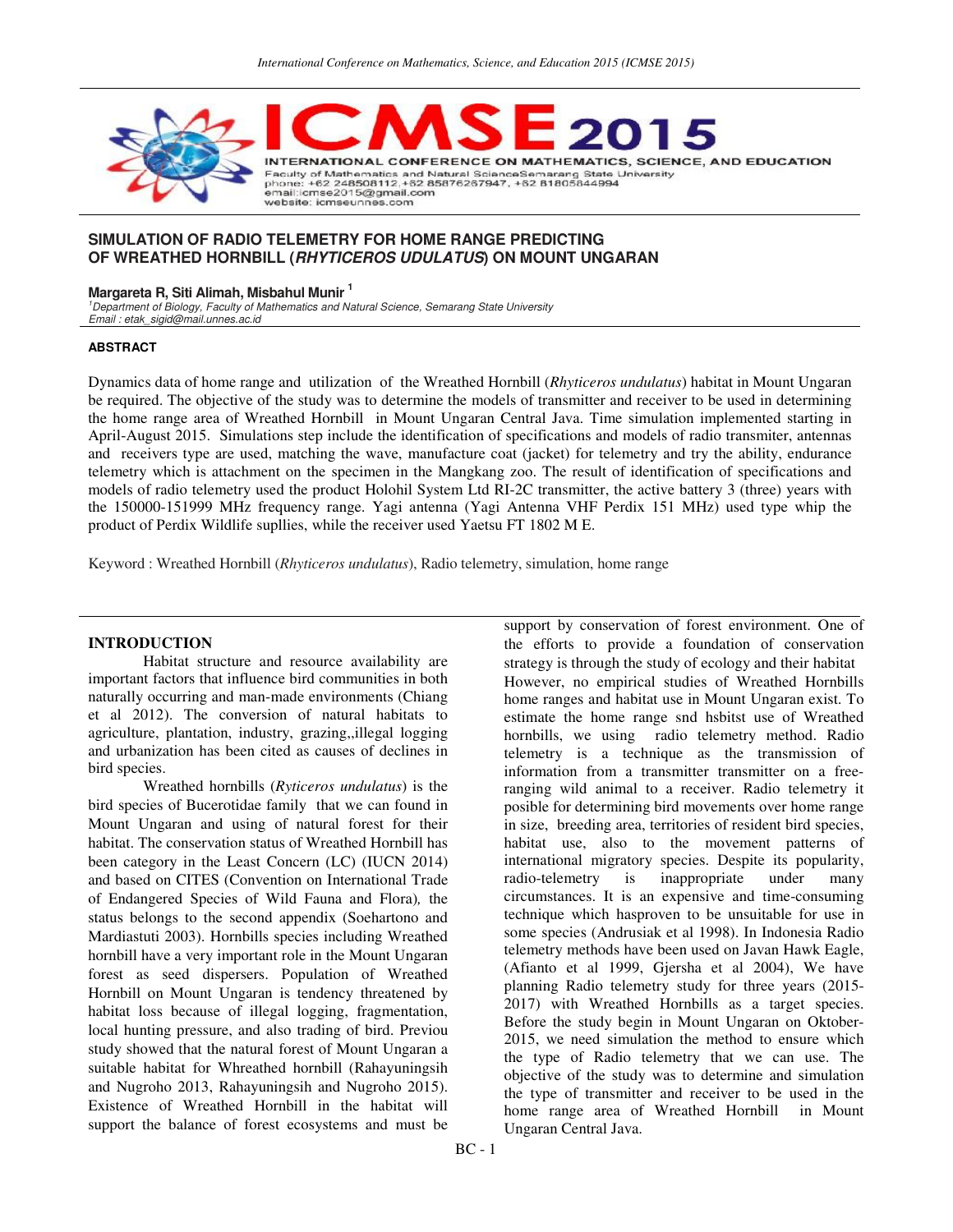### **METHOD**

The early study for simulation start on April-August 2015. The location for simulation at Semarang state University (SSU), Mangkang Zoo, and Mount Ungaran. First step, we have been done to apply letter permission to arrest Wreathed Hornbills to BKSDA (Balai Konservasi Sumberdaya Alam) Central Java, cooperation with LIPI (Lembaga Ilmu Pengetahuan Indonesia) and IBBS (Indonesia Bird Banding Scheme). The data that we need are : identifying specifications and types radiotelemetri, antenna and receiver is used, matching the wave, manufacture coat (jacket) for telemetry, and try ability, endurance telemetry which is mounted on the specimen at the zoo Mangkang and Mount Ungaran..

### **RESULT AND DISCUSSION**

To find the transmitter most suitable for Wreathed Hornbill we are looking for some products through internet sites, one of which was issued by HSL (Holohill Systems Ltd) "Transmiter". The first step to find the appropriate transmitter is the body size and weight of the bird. Because the body size and weight of Wreathed hornbill estimated to be the type of raptor, then we search the type of transmitter on raptor group. Conventional transmitters consist of an antenna, a power source and a transmitter unit. The transmitter model for raptor group on HSl are BD2, PD2, R1-2B, R2-2C, R12A, S1-2B, and A1-2B (Table 1 Figure 1). Then we look for the type of transmitter that is more specific and tailored to the purpose of research.

#### Table 1. Transmitter model for Raptor group (HSL)

| Model                       | <b>Attachment method</b> | Weight<br>(gram) | Life<br>(weeks) | Antenna<br>type |
|-----------------------------|--------------------------|------------------|-----------------|-----------------|
| B <sub>D</sub> <sub>2</sub> | Backpack/tailmount       | $0.62 -$<br>1.95 | $1 - 20$        | Whip            |
| P <sub>D</sub> <sub>2</sub> | Backpack/tailmount       | $2.0 - 4.0$      | 14-26           | Whip            |
| $R1-2B$                     | <b>Backpack</b>          | $5 - 14$         | 26-100          | Whip            |
| $R1-2C$                     | Backpack/tailmount       | $5-21$           | $25 - 250$      | Whip            |
| $R1-2A$                     | Backpack                 | $10-20$          | $40 - 100$      | Whip            |
| $S1-2B$                     | Backpack                 | $12 - 16$        | $26 - 100$      | Whip            |
| $A1-2B$                     | Backpack                 | 19-13            | 50-250          | Whip            |



Frequency range : 138 to 235 MHz Transmitter : Crystal controlle two stage design, pulse by CMOS multivibrator pulse widyh & Rate: 20 to 24 ms, nominal 0.6 p/s (36 p/m)

Figure 1. R1-2C transmitter model

The result of identification specifications and radio telemetri model from raptor goup used is the product Holohil System Ltd Ri2C transmitter models, with about 10 grams and the active period of the battery 3 (three) years grams. We used 6 R1-C2 with the different number (Table 2, Figure 2). This transmitter was designed for tail mount attachment on raptors and other birds with robust tails. It can also be configured for backpack attachment to birds, herptiles and small mammals (HTL).

| Table 2. R1-2C Transmitter model for Wreathed Hornbill |  |  |
|--------------------------------------------------------|--|--|
|--------------------------------------------------------|--|--|

| Model   | <b>Serial</b><br>number | Freq.<br>(MHz) | <b>Pulse</b> | <b>Attachment</b><br><b>Methode</b> | Antena<br>type |
|---------|-------------------------|----------------|--------------|-------------------------------------|----------------|
| $RI-2C$ | 201043                  | 150.019        | 0.63         | Backpack,                           | Whip           |
| $RI-2C$ | 201044                  | 150.239        | 0.63         | Backpack                            | Whip           |
| $RI-2C$ | 201045                  | 150.319        | 0.67         | Backpack,                           | Whip           |
| $RI-2C$ | 201046                  | 150.470        | 0.65         | Backpack,                           | Whip           |
| $RI-2C$ | 201047                  | 150.661        | 0.63         | Backpack,                           | Whip           |
| $RI-2C$ | 201048                  | 150.880        | 0.62         | Backpack,                           | Whip           |



## Figure 2 R1-2C transmitter models by HSL with the different number

The antennas type that we used also Whip type, while receivers are used Yaetsu mkll the FT 690 mhz frequency 150000-151999 (Figure 3 and 4).



Figure 3 Antenna Yagi 151 MHz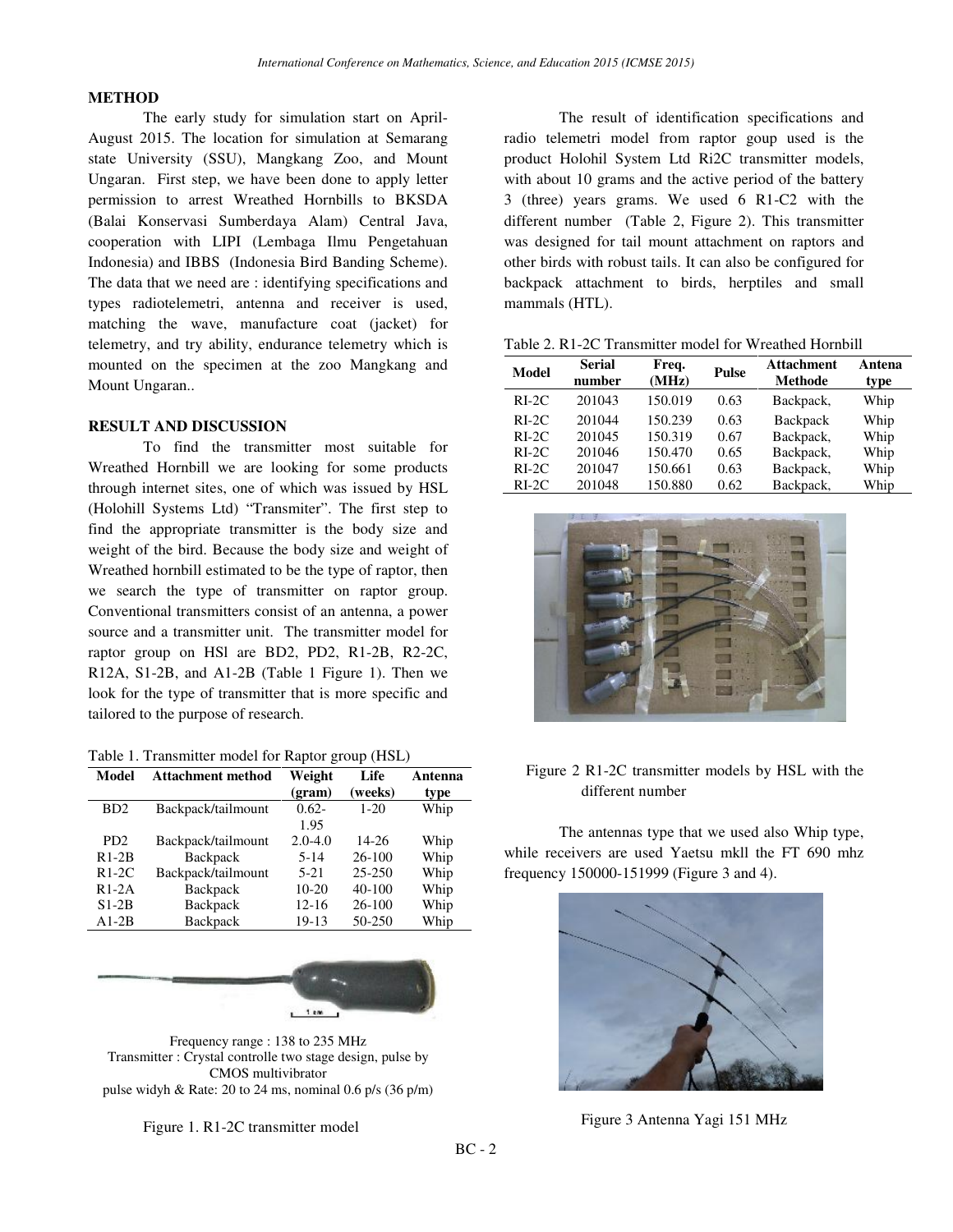

Figure 4 Radio receiver Yaesu FT-1802 M/E

The next step was to coordinate the member of team researchers, also with LIPI and RCS (Raptor Conservation Society) to conduct stabilization team through theoretical training and simulation in the Semarang state University area (Fifure 5), mangkang Zoo, and then directly in the field study.



Figure 5 Simulation radio transmitter in SSU

The training have been done primarily to familiarize team members for distinguish types captured signal receiver, the other team members are required to recognize individuals who have been given a trial installation of radio transmitter.

Trial installation of the transmitter have been done on Wreathed Hornbill specimens in Mangkang Zoo. The transmitter placed in the backpack of the bird for one week (Figure 6 and 7).



Figure 5 To setting radio transmitter on backpack



Figure 6 Radio telemettri backpack attachment method

The test results showed that a transmitter attachment on the backpack has a strong resistance. So that even the birds had several times tried to pull, strong enough transmitter attached and not damaged. After one week simulation, originally a bird disturbed so that it always seeks probe backs and wings to try to take it off, but the next day had not demonstrated such behavior.

The results of trials conducted in the wave reception Mount Ungaran also showed good results, the transmitter can be detected and monitored through a radio receiver that has been configured radio waves.

### **CONCLUSION**

The model and specification radio telemery are RI-2C transmitters, receivers Yaetsu FT 690 mkll with 150000-151999 mhz frequency and Whip antenna type can be mounted and used on Wreathed Hornbill Mount Ungaran.

## **ACKNOWLEDGMENT**

The authors would like to thank to the Directorate General of Higher Education and Culture for funding the research. The expression of thanks also addressed to the Association of Natural Conservation and Indonesian Institute Science and Perhutani for giving the research license. Mr. Hidayat Ashari and Mr Usep Suparman for helped during the training.

# **REFERENCES**

- Afianto A, Jarwadi H, Dewi M. Aplikasi penggunaan radiotelemetry pada pendugaan karakteristik wilayah jelajah Elang Jawa (*Spizaetus bartelsi*) di Guung Salak Jawa Barat. disampaikan pada *seminar sehari Penerapan Sistem Informasi Geografi dan RadioTracking Untuk Pengelolaan Keanekaragaman Hayati*, IPB-Darmaga, 26 Oktober 1999
- Andrusiak, Eric Walters, Eliot Terry and Keith Simpson. 1998. *Wildlife Radio-telemetry*. Standards for Components of British Columbia's Biodiversity